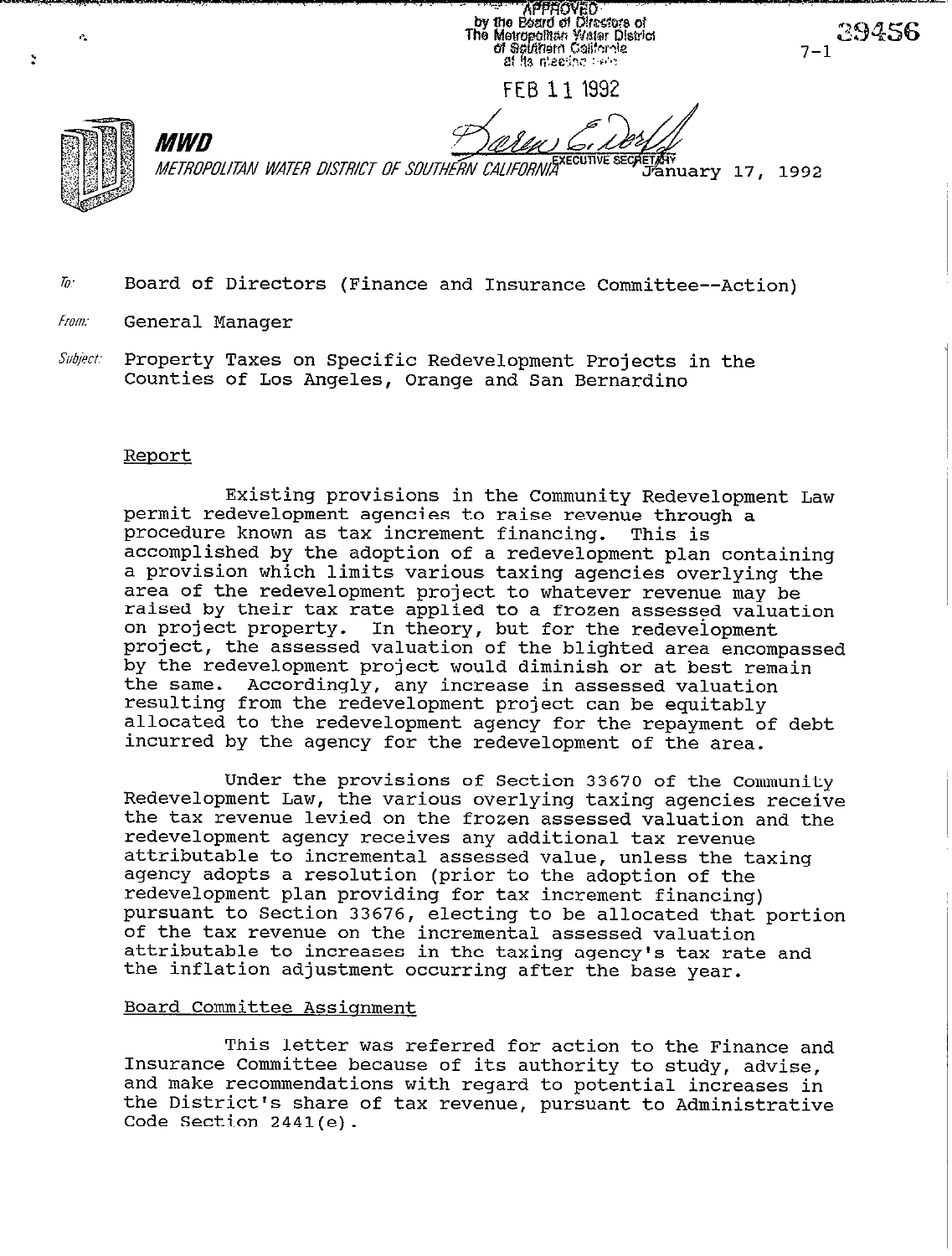### **Board of Directors -2- January 17, 1992**

## **Recommendation**

#### FINANCE AND INSURANCE COMMITTEE FOR ACTION.

**It is recommended that the Board of Directors adopt the resolutions in the form attached hereto, providing in substance that the District elects to be allocated that additional portion of revenue from taxes levied on redevelopment property which is attributable to either or both of the following: 1) any increase in the District's base year tax rate applied to incremental assessed value of project property; and 2) that portion of the increase in assessed valuation attributable to the annual inflation adjustment applied to the base year tax rate on the following specific redevelopment projects:** 

**Name of Project County** 

| Northwest El Monte Redevelopment Project, Los Angeles<br>City of El Monte                                        |                |
|------------------------------------------------------------------------------------------------------------------|----------------|
| Amendment No. 2 (Walker Street Amendment),<br>Community Development Project, City of<br>La Palma                 | Orange         |
| Amendment No.2 Stanton Community<br>Development Project, City of Stanton                                         | Orange         |
| Amendment to the South Main Street and<br>Intercity Commuter Station Redevelopment<br>Project, City of Santa Ana | Orange         |
| Educational and Community Facility Project,<br>City of Santa Ana                                                 | Orange         |
| Main Street South Redevelopment Project,<br>City of Corona                                                       | San Bernardino |
| Ontario Redevelopment Project No. 1,<br>Amendment No. 5, City of Ontario                                         | San Bernardino |
| Town Center Redevelopment Project, City<br>of Upland                                                             | San Bernardino |

**Compary** 

**AMY:pm** 

**Attachments**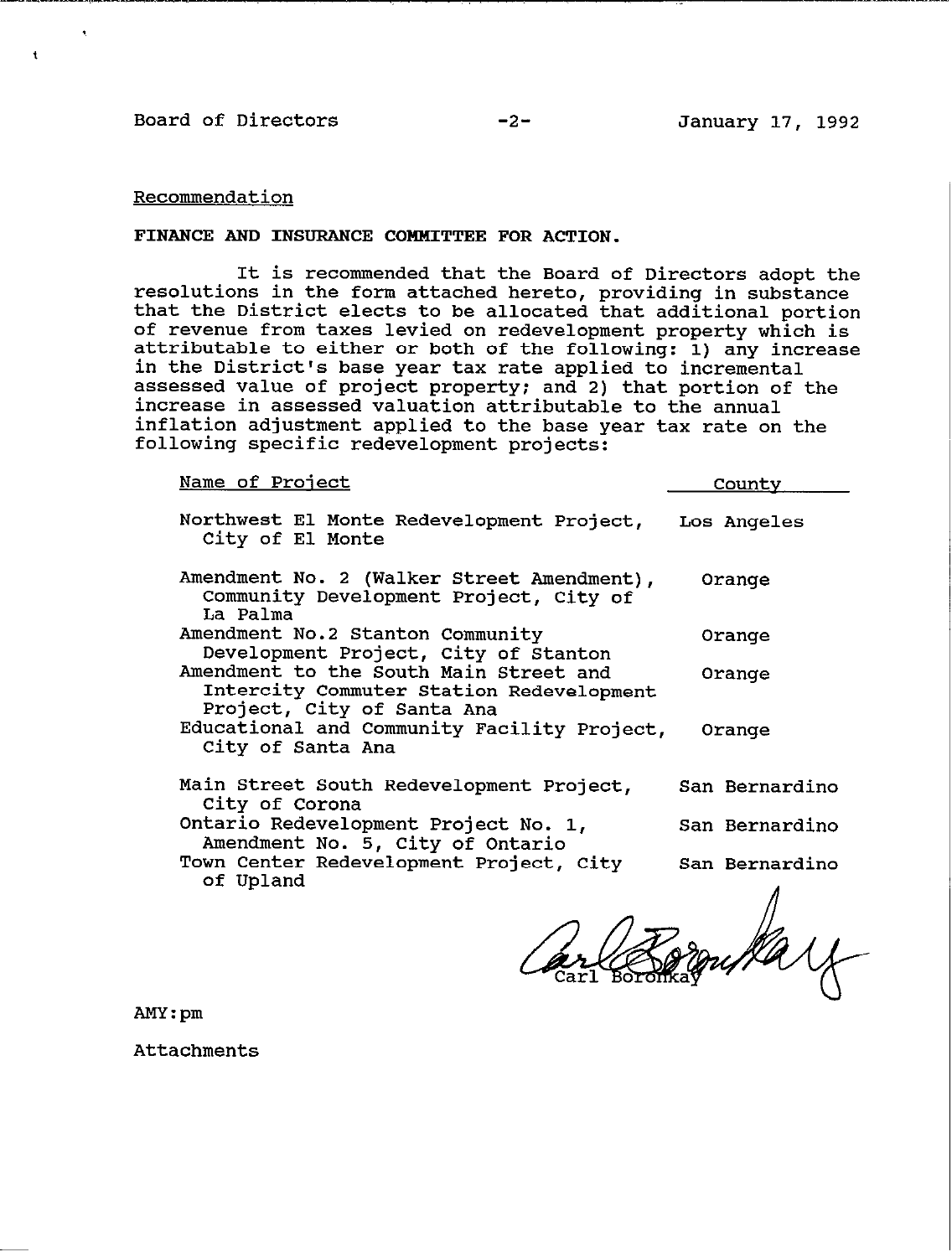÷

### RESOLUTION OF THE BOARD OF DIRECTORS OF THE METROPOLITAN WATER DISTRICT OF SOUTHERN CALIFORNIA ELECTING TO RECEIVE ALLOCATION OF TAXES PURSUANT TO PROVISIONS OF THE COMMUNITY REDEVELOPMENT LAW

WHEREAS, subdivision (a) of Section 33676 of the Community Redevelopment Law (Sections 33000 <u>et seq</u>., of the Health and Safety Code of the State of California), as amended, provides that any affected taxing agency, such as this District may elect to be allocated, in addition to the portion of taxes allocated to the District pursuant to subdivision (a) of Section 33670 of said Law, that portion of the tax revenues otherwise allocated to a redevelopment agency pursuant to subdivision (b) of Section 33670 attributable to 1) an increase in the District's tax rate and 2) an increase in assessed valuation of project property attributable to the annual inflation adjustment, either of which occurs after a redevelopment plan becomes effective;

NOW, THEREFORE, BE IT RESOLVED by the Board of Directors of The Metropolitan Water District of Southern California that this District hereby elects to be allocated, in addition to the portion of taxes allocated to this District pursuant to subdivision (a) of Section 33670 of the Community Redevelopment Law, any portion of the tax revenue otherwise allocated to the Northwest El Monte Redevelopment Project in the City of El Monte pursuant to subdivision (b) of said Section 33670 which is attributable to 1) any increase in this District's tax rate and 2) the annual inflation adjustment in the assessed valuation of project property, either of which occurs after the tax year in which the ordinance adopting the redevelopment plan for the Northwest El Monte Redevelopment Project in the City of El Monte becomes effective.

BE IT FURTHER RESOLVED that the Executive Secretary is hereby directed to file forthwith certified copies of this resolution with the governing body of the Redevelopment Agency, the Redevelopment Agency of the City of El Monte, the Auditor-Controller, and the Tax Collector for the County of Los Angels.

I HEREBY CERTIFY, that the foregoing is a full, true, and correct copy of a resolution adopted by the Board of Directors of The Metropolitan Water District of Southern California, at its meeting held February 11, 1992.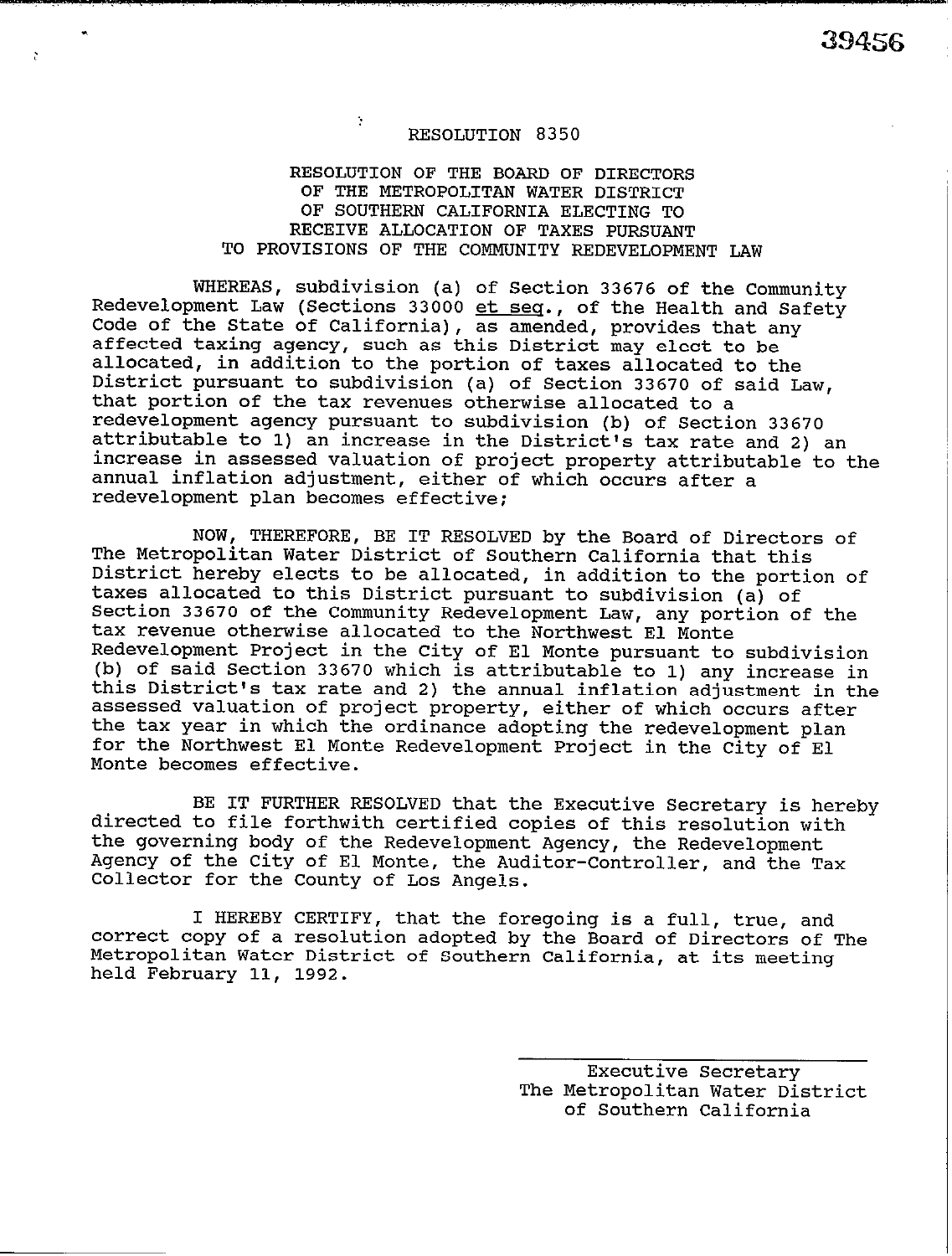.

# RESOLUTION OF THE BOARD OF DIRECTORS OF THE METROPOLITAN WATER DISTRICT OF SOUTHERN CALIFORNIA ELECTING TO RECEIVE ALLOCATION OF TAXES PURSUANT TO PROVISIONS OF THE COMMUNITY REDEVELOPMENT LAW

WHEREAS, subdivision (a) of Section 33676 of the Community Redevelopment Law (Sections 33000 et seq., of the Health and Safety Code of the State of California), as amended, provides that any affected taxing agency, such as this District may elect to be allocated, in addition to the portion of taxes allocated to the District pursuant to subdivision (a) of Section 33670 of said Law, that portion of the tax revenues otherwise allocated to a redevelopment agency pursuant to subdivision (b) of Section 33670 attributable to 1) an increase in the District's tax rate and 2) an increase in assessed valuation of project property attributable to the annual inflation adjustment, either of which occurs after a redevelopment plan becomes effective;

NOW, THEREFORE, BE IT RESOLVED by the Board of Directors of The Metropolitan Water District of Southern California that this District hereby elects to be allocated, in addition to the portion of taxes allocated to this District pursuant to subdivision, (a) of Section 33670 of the Community Redevelopment Law, any portion of the tax revenue otherwise allocated to the Amendment No. Two (Walker Street Amendment) Community Development Project in the City of La Palma pursuant to subdivision (b) of said Section 33670 which is attributable to 1) any increase in this District's tax rate and 2) the annual inflation adjustment in the assessed valuation of project property, either of which occurs after the tax year in which the ordinance adopting the redevelopment plan for the Amendment No. Two (Walker Street Amendment) Community Development Project in the City of La Palma becomes effective.

BE IT FURTHER RESOLVED that the Executive Secretary is hereby directed to file forthwith certified copies of this resolution with the governing body of the Redevelopment Agency, the Redevelopment Agency of the City of La Palma, the Auditor-Controller, and the Tax Collector for the County of Orange.

I HEREBY CERTIFY, that the foregoing is a full, true, and correct copy of a resolution adopted by the Board of Directors of The Metropolitan Water District of Southern California, at its meeting held February 11, 1992.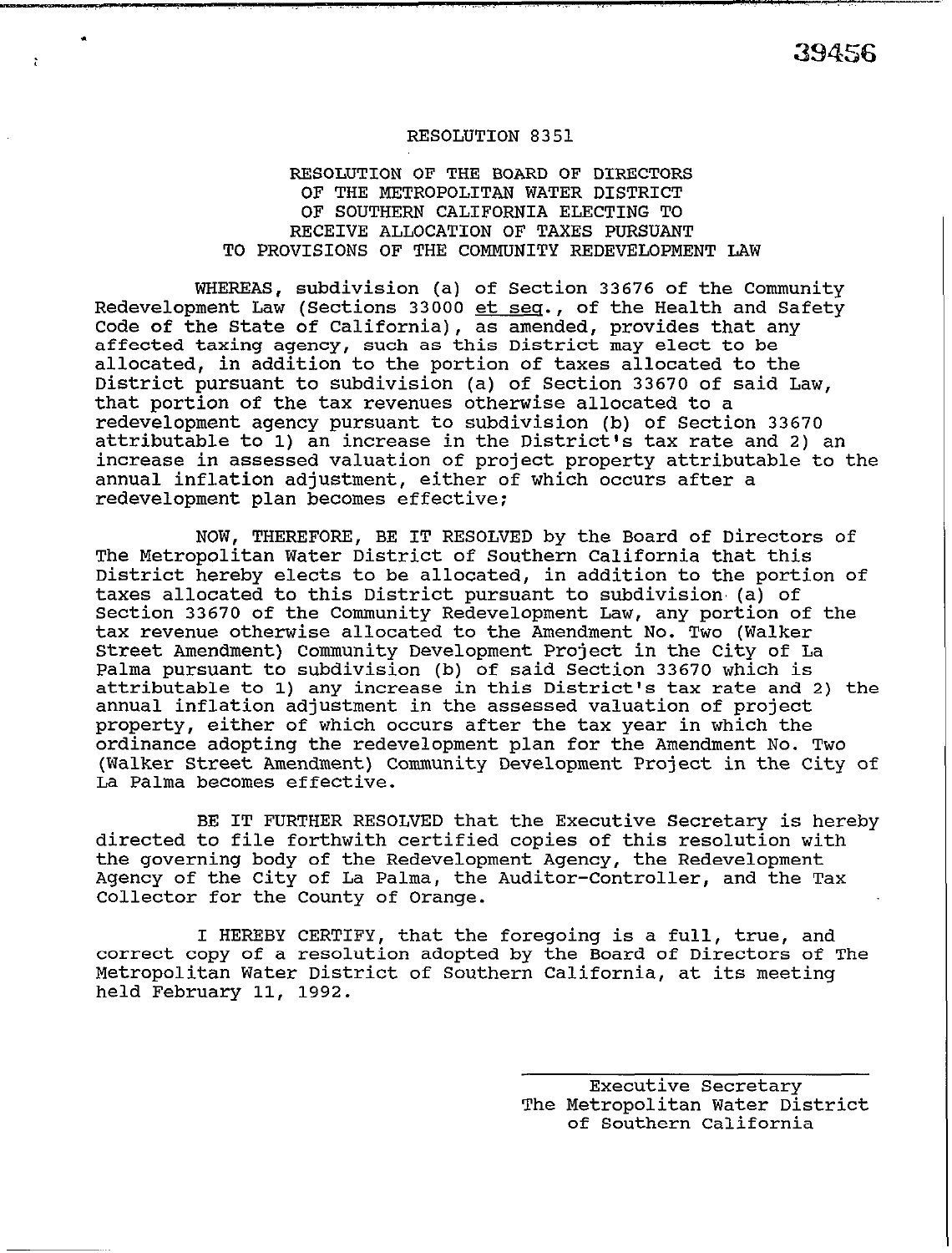## RESOLUTION OF THE BOARD OF DIRECTORS OF THE METROPOLITAN WATER DISTRICT OF SOUTHERN CALIFORNIA ELECTING TO RECEIVE ALLOCATION OF TAXES PURSUANT TO PROVISIONS OF THE COMMUNITY REDEVELOPMENT LAW

WHEREAS, subdivision (a) of Section 33676 of the Community Redevelopment Law (Sections 33000 et seq., of the Health and Safety Code of the State of California), as amended, provides that any affected taxing agency, such as this District may elect to be allocated, in addition to the portion of taxes allocated to the District pursuant to subdivision (a) of Section 33670 of said Law, that portion of the tax revenues otherwise allocated to a redevelopment agency pursuant to subdivision (b) of Section 33670 attributable to 1) an increase in the District's tax rate and 2) an increase in assessed valuation of project property attributable to the annual inflation adjustment, either of which occurs after a redevelopment plan becomes effective:

NOW, THEREFORE, BE IT RESOLVED by the Board of Directors of The Metropolitan Water District of Southern California that this District hereby elects to be allocated, in addition to the portion of taxes allocated to this District pursuant to subdivision (a) of Section 33670 of the Community Redevelopment Law, any portion of the tax revenue otherwise allocated to the Amendment No. Two Stanton Community Development Project in the City of Stanton pursuant to subdivision (b) of said Section 33670 which is attributable to 1) any increase in this District's tax rate and 2) the annual inflation adjustment in the assessed valuation of project property, either of which occurs after the tax year in which the ordinance adopting the redevelopment plan for the Amendment No. Two Stanton Community Development Project in the City of Stanton becomes effective.

BE IT FURTHER RESOLVED that the Executive Secretary is hereby directed to file forthwith certified copies of this resolution with the governing body of the Redevelopment Agency, the Redevelopment Agency of the City of Stanton, the Auditor-Controller, and the Tax Collector for the County of Orange.

I HEREBY CERTIFY, that the foregoing is a full, true, and correct copy of a resolution adopted by the Board of Directors of The Metropolitan Water District of Southern California, at its meeting held February 11, 1992.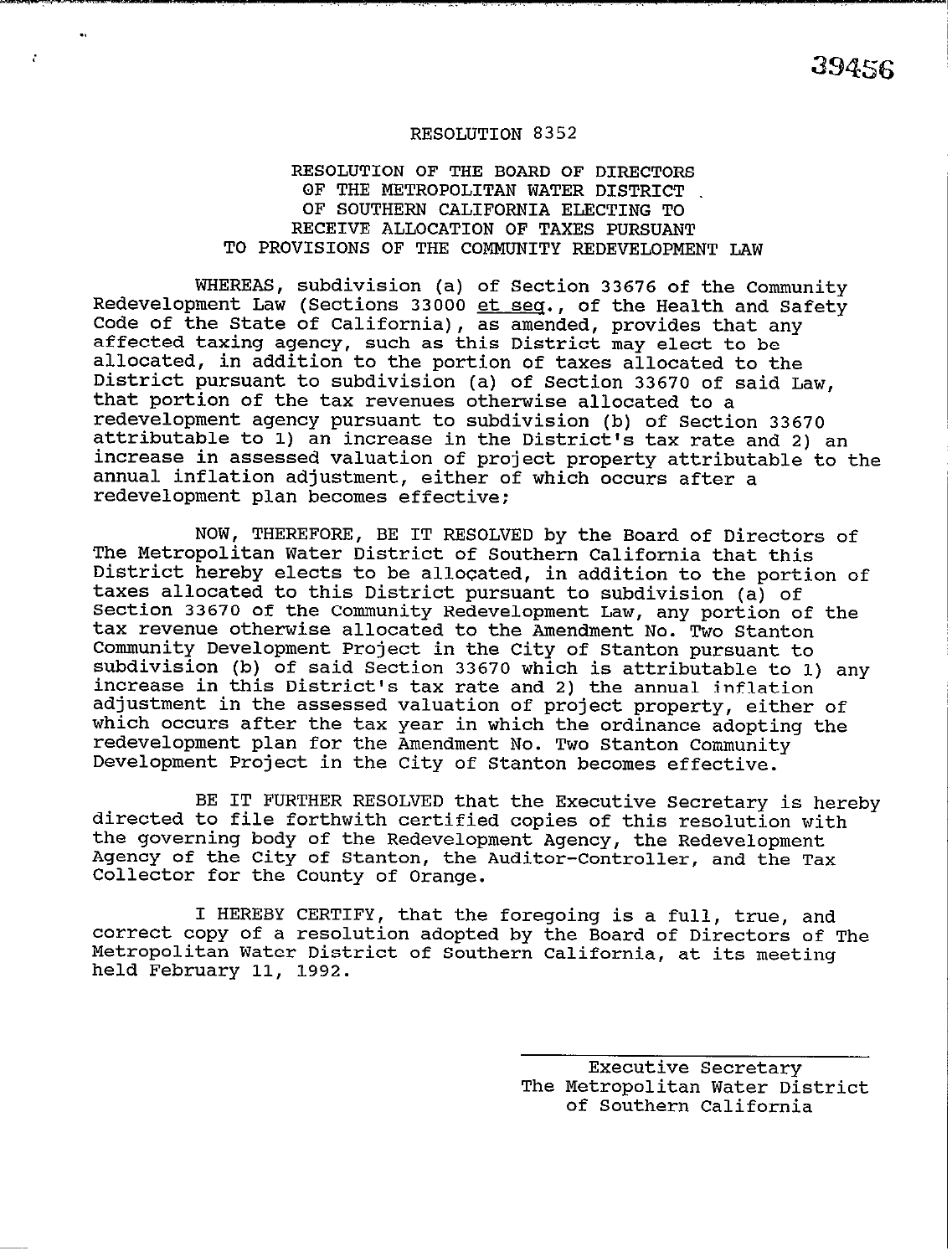# RESOLUTION OF THE BOARD OF DIRECTORS OF THE METROPOLITAN WATER DISTRICT OF SOUTHERN CALIFORNIA ELECTING TO RECEIVE ALLOCATION OF TAXES PURSUANT TO PROVISIONS OF THE COMMUNITY REDEVELOPMENT LAW

WHEREAS, subdivision (a) of Section 33676 of the Community Redevelopment Law (Sections 33000  $et$  seq., of the Health and Safety Code of the State of California), as amended, provides that any affected taxing agency, such as this District may elect to be allocated, in addition to the portion of taxes allocated to the District pursuant to subdivision (a) of Section 33670 of said Law, that portion of the tax revenues otherwise allocated to a redevelopment agency pursuant to subdivision (b) of Section 33670 attributable to 1) an increase in the District's tax rate and 2) an increase in assessed valuation of project property attributable to the annual inflation adjustment, either of which occurs after a redevelopment plan becomes effective:

NOW, THEREFORE, BE IT RESOLVED by the Board of Directors of The Metropolitan Water District of Southern California that this District hereby elects to be allocated, in addition to the portion of taxes allocated to this District pursuant to subdivision (a) of Section 33670 of the Community Redevelopment Law, any portion of the tax revenue otherwise allocated to the Amendment to the South Main Street and Intercity Commuter Station Redevelopment Project in the City of Santa Ana pursuant to subdivision (b) of said Section 33670 which is attributable to 1) any increase in this District's tax rate and 2) the annual inflation adjustment in the assessed valuation of project property, either of which occurs after the tax year in which the ordinance adopting the redevelopment plan for the Amendment to the South Main Street and Intercity Commuter Station Redevelopment Project in the City of Santa Ana becomes effective.

BE IT FURTHER RESOLVED that the Executive Secretary is hereby directed to file forthwith certified copies of this resolution with the governing body of the Redevelopment Agency, the Redevelopment Agency of the City of Santa Ana, the Auditor-Controller, and the Tax Collector for the County of Orange.

I HEREBY CERTIFY, that the foregoing is a full, true, and correct copy of a resolution adopted by the Board of Directors of The Metropolitan Water District of Southern California, at its meeting held February 11, 1992.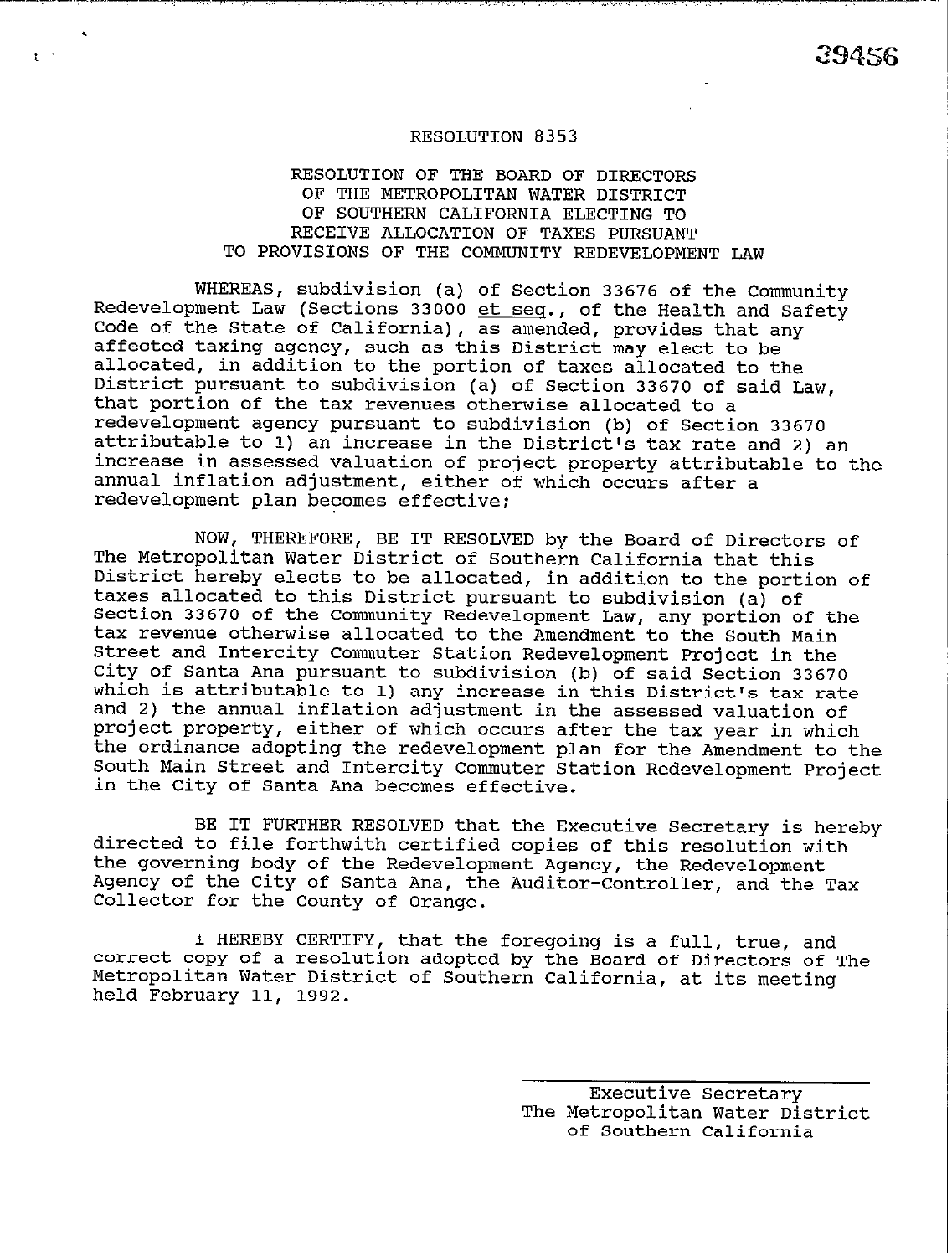$r^{\prime}$ 

## RESOLUTION OF THE BOARD OF DIRECTORS OF THE METROPOLITAN WATER DISTRICT OF SOUTHERN CALIFORNIA ELECTING TO RECEIVE ALLOCATION OF TAXES PURSUANT TO PROVISIONS OF THE COMMUNITY REDEVELOPMENT LAW

WHEREAS, subdivision (a) of Section 33676 of the Community Redevelopment Law (Sections 33000 et seq., of the Health and Safety Code of the State of California), as amended, provides that any affected taxing agency, such as this District may elect to be allocated, in addition to the portion of taxes allocated to the District pursuant to subdivision (a) of Section 33670 of said Law, that portion of the tax revenues otherwise allocated to a redevelopment agency pursuant to subdivision (b) of Section 33670 attributable to 1) an increase in the District's tax rate and 2) an increase in assessed valuation of project property attributable to the annual inflation adjustment, either of which occurs after a redevelopment plan becomes effective;

NOW, THEREFORE, BE IT RESOLVED by the Board of Directors of The Metropolitan Water District of'southern California that this District hereby elects to be allocated, in addition to the portion of taxes allocated to this District pursuant to subdivision (a) of Section 33670 of the Community Redevelopment Law, any portion of the tax revenue otherwise allocated to the Educational and Community Facilities Project in the City of Santa Ana pursuant to subdivision (b) of said Section 33670 which is attributable to 1) any increase in this District's tax rate and 2) the annual inflation adjustment in the assessed valuation of project property, either of which occurs after the tax year in which the ordinance adopting the redevelopment plan for the Educational and Community Facilities Project in the City of Santa Ana becomes effective.

BE IT FURTHER RESOLVED that the Executive Secretary is hereby directed to file forthwith certified copies of this resolution with the governing body of the Redevelopment Agency, the Redevelopment Agency of the City of Santa Ana, the Auditor-Controller, and the Tax Collector for the County of Orange.

I HEREBY CERTIFY, that the foregoing is a full, true, and correct copy of a resolution adopted by the Board of Directors of The Metropolitan Water District of Southern California, at its meeting held February 11, 1992.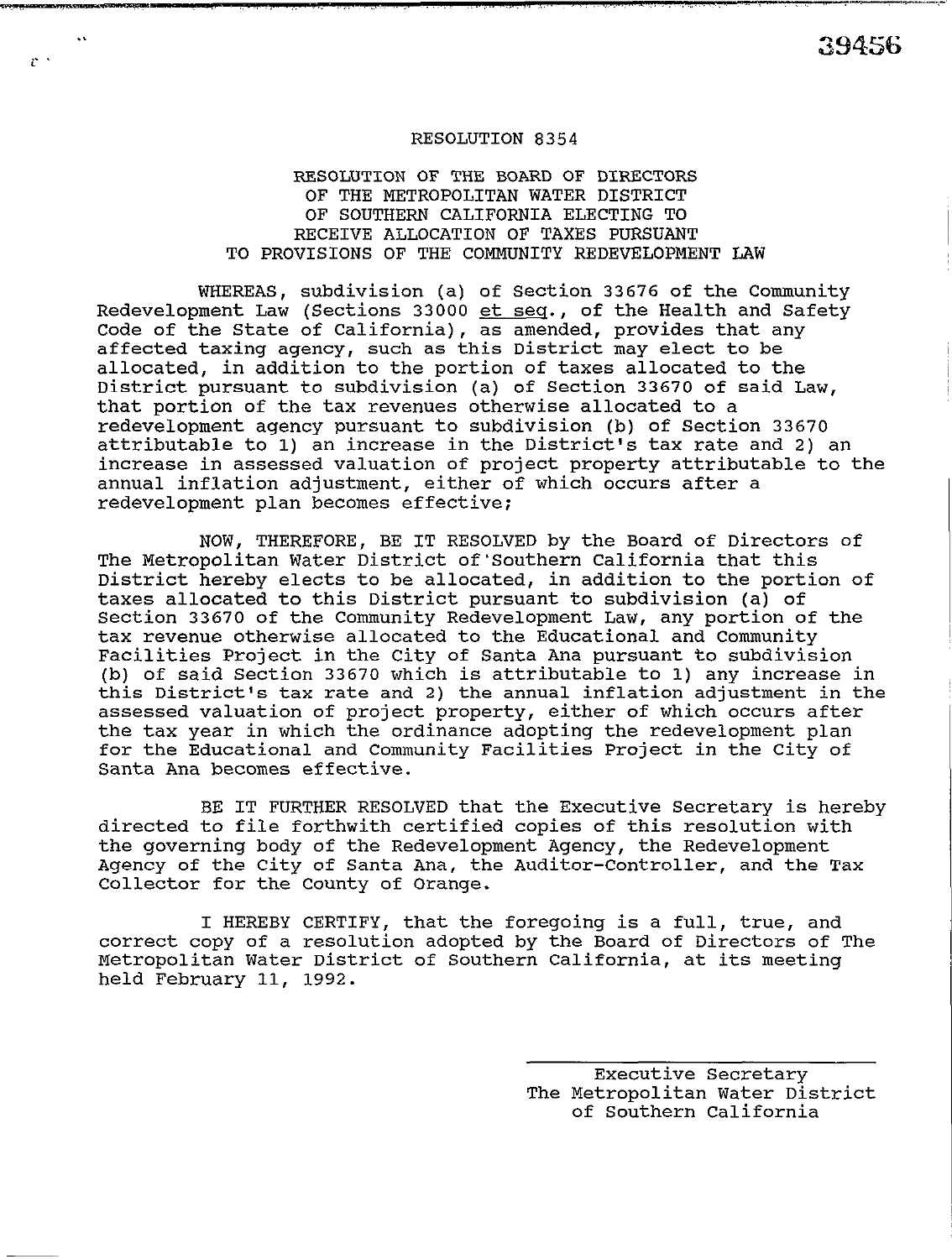-.

### RESOLUTION 8355

.

. .\_ .,"..~ \_...

,.

# RESOLUTION OF THE BOARD OF DIRECTORS OF THE METROPOLITAN WATER DISTRICT OF SOUTHERN CALIFORNIA ELECTING TO RECEIVE ALLOCATION OF TAXES PURSUANT TO PROVISIONS OF THE COMMUNITY REDEVELOPMENT LAW

WHEREAS, subdivision (a) of Section 33676 of the Community Redevelopment Law (Sections 33000 et seq., of the Health and Safety Code of the State of California), as amended, provides that any affected taxing agency, such as this District may elect to be allocated, in addition to the portion of taxes allocated to the District pursuant to subdivision (a) of Section 33670 of said Law, that portion of the tax revenues otherwise allocated to a redevelopment agency pursuant to subdivision (b) of Section 33670 attributable to 1) an increase in the District's tax rate and 2) an increase in assessed valuation of project property attributable to the annual inflation adjustment, either of which occurs after a redevelopment plan becomes effective;

NOW, THEREFORE, BE IT RESOLVED by the Board of Directors of The Metropolitan Water District of Southern California that this District hereby elects to be allocated, in addition to the portion of taxes allocated to this District pursuant to subdivision (a) of Section 33670 of the Community Redevelopment Law, any portion of the tax revenue otherwise allocated to the Main Street South Redevelopment Project in the City of Corona pursuant to subdivision (b) of said Section 33670 which is attributable to 1) any increase in this District's tax rate and 2) the annual inflation adjustment in the assessed valuation of project property, either of which occurs after the tax year in which the ordinance adopting the redevelopment plan for the Main Street South Redevelopment Project in the City of Corona becomes effective.

BE IT FURTHER RESOLVED that the Executive Secretary is hereby directed to file forthwith certified copies of this resolution with the governing body of the Redevelopment Agency, the Redevelopment Agency of the City of Corona, the Auditor-Controller, and the Tax Collector for the County of San Bernardino.

I HEREBY CERTIFY, that the foregoing is a full, true, and correct copy of a resolution adopted by the Board of Directors of The Metropolitan Water District of Southern California, at its meeting held February 11, 1992.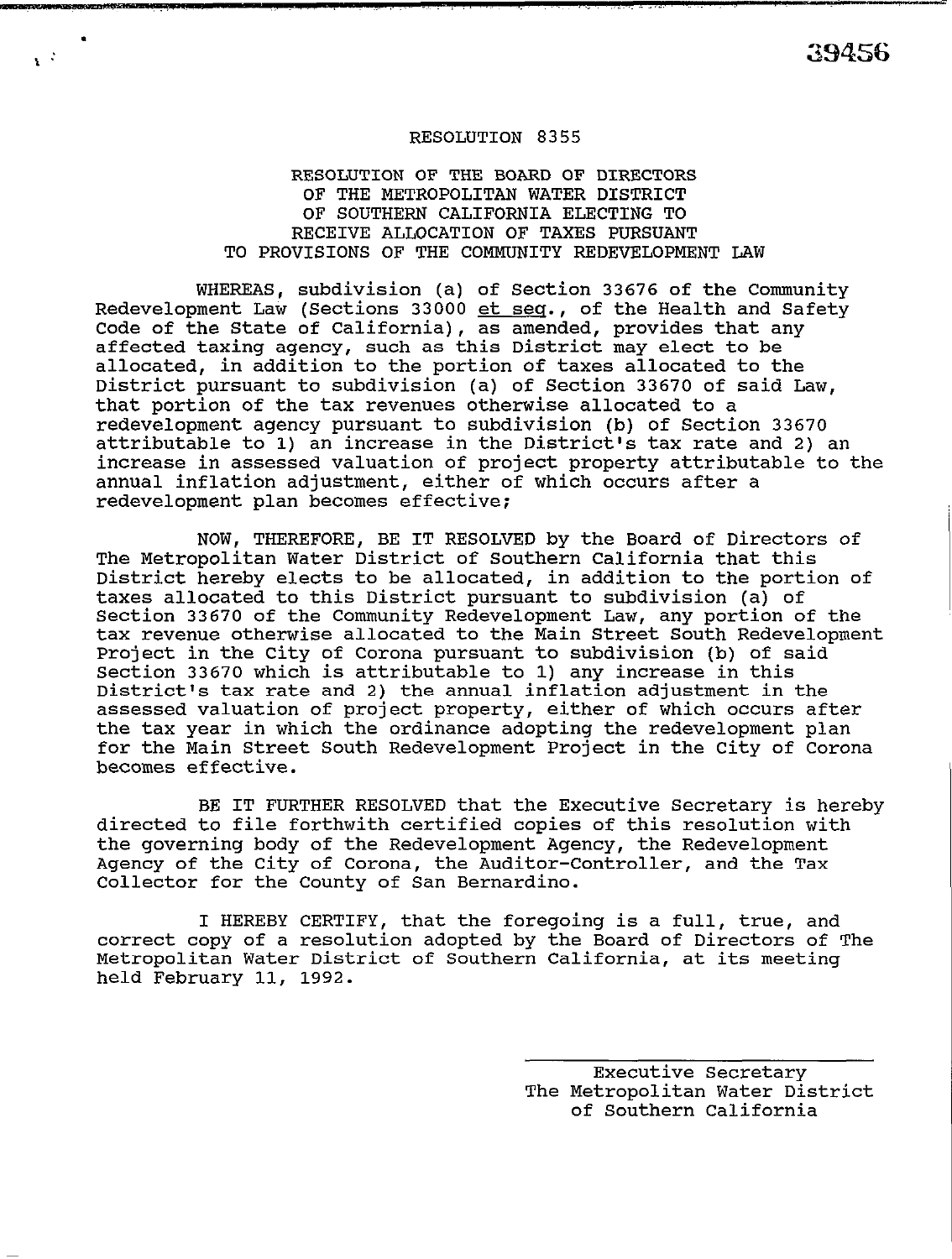### RESOLUTION OF THE BOARD OF DIRECTORS OF THE METROPOLITAN WATER DISTRICT OF SOUTHERN CALIFORNIA ELECTING TO RECEIVE ALLOCATION OF TAXES PURSUANT TO PROVISIONS OF THE COMMUNITY REDEVELOPMENT LAW

WHEREAS, subdivision (a) of Section 33676 of the Community Redevelopment Law (Sections 33000 et seq., of the Health and Safety Code of the State of California), as amended, provides that any affected taxing agency, such as this District may elect to be allocated, in addition to the portion of taxes allocated to the District pursuant to subdivision (a) of Section 33670 of said Law, that portion of the tax revenues otherwise allocated to a redevelopment agency pursuant to subdivision (b) of Section 33670 attributable to 1) an increase in the District's tax rate and 2) an increase in assessed valuation of project property attributable to the annual inflation adjustment, either of which occurs after a redevelopment plan becomes effective;

NOW, THEREFORE, BE IT RESOLVED by the Board of Directors of The Metropolitan Water District of Southern California that this District hereby elects to be allocated, in addition to the portion of taxes allocated to this District pursuant to subdivision (a) of Section 33670 of the Community Redevelopment Law, any portion of the tax revenue otherwise allocated to the Ontario Redevelopment Project No. 1, Amendment No. 5 in the City of Ontario pursuant to subdivision (b) of said Section 33670 which is attributable to 1) any increase in this District's tax rate and 2) the annual inflation adjustment in the assessed valuation of project property, either of which occurs after the tax year in which the ordinance adopting the redevelopment plan for the Ontario Redevelopment Project No.1, Amendment No. 5 in the City of Ontario becomes effective.

BE IT FURTHER RESOLVED that the Executive Secretary is hereby directed to file forthwith certified copies of this resolution with the governing body of the Redevelopment Agency, the Redevelopment Agency of the City of Ontario, the Auditor-Controller, and the Tax Collector for the County of San Bernardino.

I HEREBY CERTIFY, that the foregoing is a full, true, and correct copy of a resolution adopted by the Board of Directors of The Metropolitan Water District of Southern California, at its meeting held February 11, 1992.